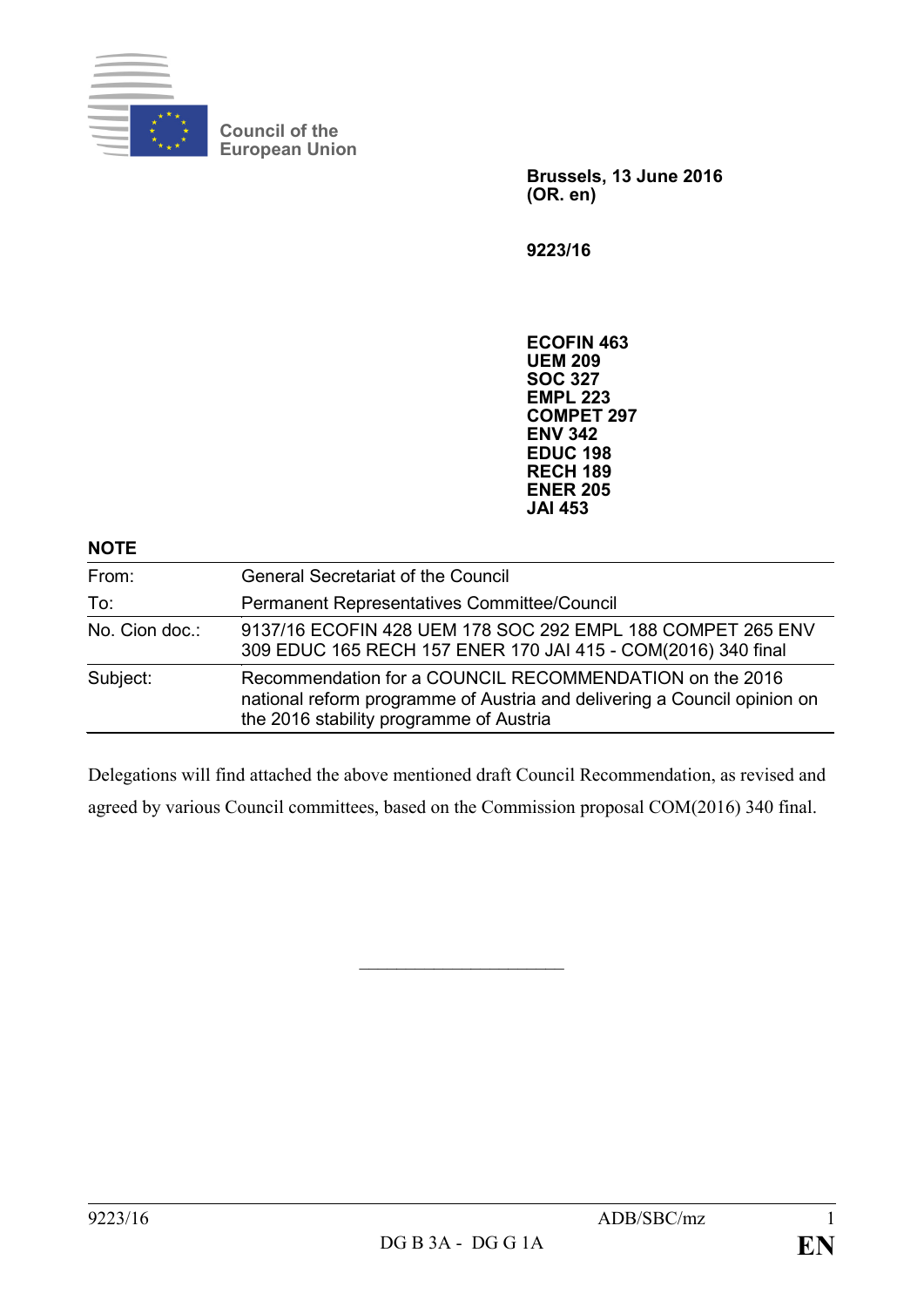## **COUNCIL RECOMMENDATION**

## **of…**

## **on the 2016 National Reform Programme of Austria and delivering a Council opinion on the 2016 Stability Programme of Austria**

## THE COUNCIL OF THE EUROPEAN UNION,

Having regard to the Treaty on the Functioning of the European Union, and in particular Articles 121(2) and 148(4) thereof,

Having regard to Council Regulation (EC) No 1466/97 of 7 July 1997 on the strengthening of the surveillance of budgetary positions and the surveillance and coordination of economic policies<sup>[1](#page-1-0)</sup>, and in particular Article 5(2) thereof,

Having regard to the recommendation of the European Commission,

Having regard to the resolutions of the European Parliament,

Having regard to the conclusions of the European Council,

Having regard to the opinion of the Employment Committee,

Having regard to the opinion of the Economic and Financial Committee,

Having regard to the opinion of the Social Protection Committee,

Having regard to the opinion of the Economic Policy Committee,

<span id="page-1-0"></span>**<sup>1</sup>** OJ L 209, 2.8.1997, p. 1.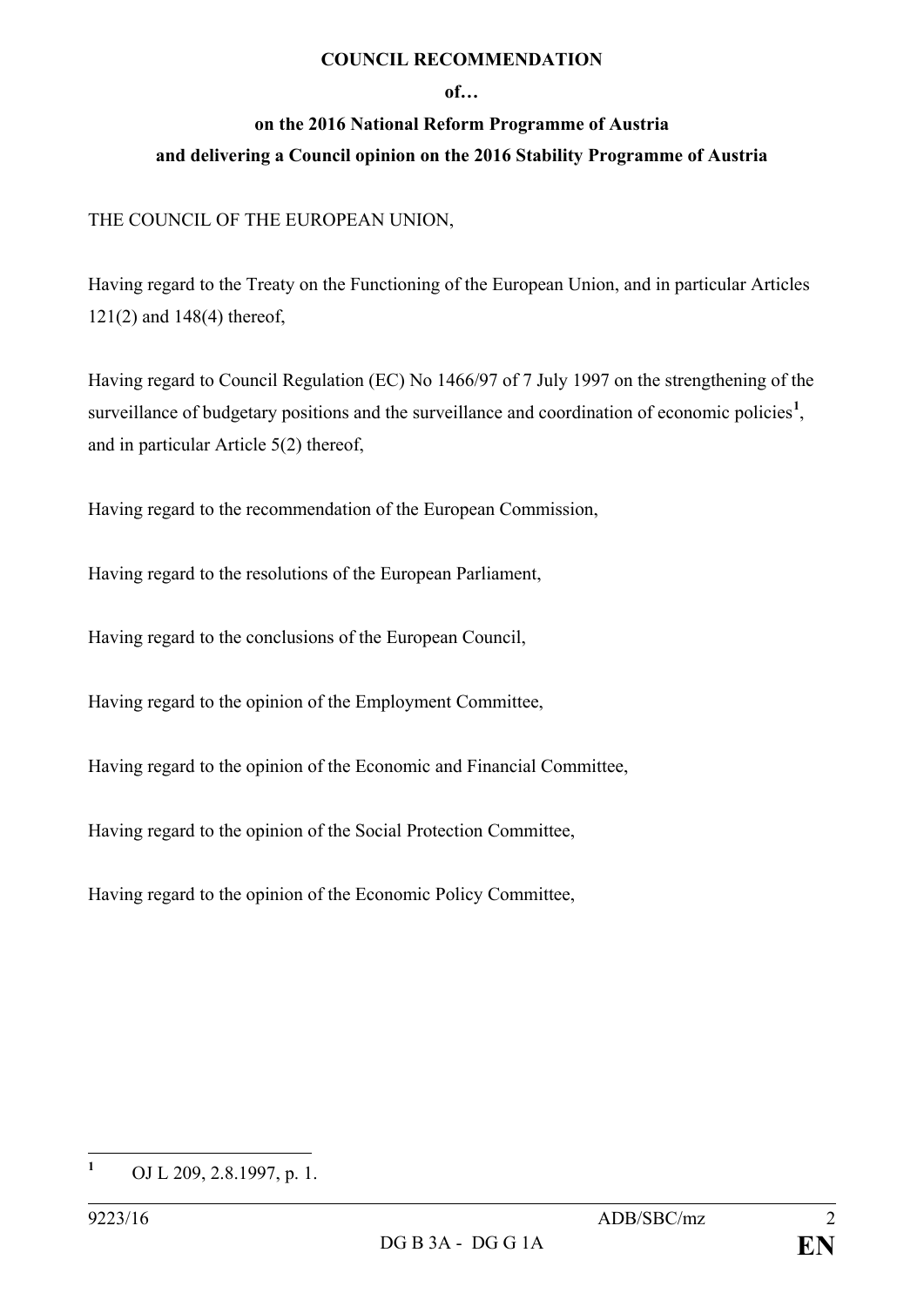Whereas:

- (1) On 26 November 2015, the Commission adopted the Annual Growth Survey, marking the start of the 2016 European Semester for economic policy coordination. The priorities of the Annual Growth Survey were endorsed by the European Council on 17-18 March 2016. On 26 November 2015, on the basis of Regulation (EU) No 1176/2011 of the European Parliament and of the Council**[2](#page-2-0)** , the Commission adopted the Alert Mechanism Report, in which it identified Austria as one of the Member States for which an in-depth review would be carried out. On the same day, the Commission also adopted a recommendation for a Council Recommendation on the economic policy of the euro area. This Recommendation was endorsed by the European Council on 18-19 February 2016 and adopted by the Council on 8 March 2016<sup>[3](#page-2-1)</sup>. As a country whose currency is the euro and in view of the close interlinkages between the economies of the economic and monetary union, Austria should ensure the full and timely implementation of the Recommendation.
- (2) The 2016 country report for Austria was published on 26 February 2016. It assessed Austria's progress in addressing the country-specific recommendations adopted by the Council on 14 July 2015 and Austria's progress towards its national Europe 2020 targets. It also included the in-depth review under Article 5 of Regulation (EU) No 1176/2011. On 8 March 2016, the Commission presented the results of the in-depth review. The Commission's analysis leads it to conclude that Austria is not experiencing macroeconomic imbalances.
- (3) On 26 April 2016, Austria submitted its 2016 National Reform Programme and on 27 April 2016 it submitted its 2016 Stability Programme. In order to take account of their interlinkages, the two programmes have been assessed at the same time.

<span id="page-2-0"></span>**<sup>2</sup>** Regulation (EU) No 1176/2011 of the European Parliament and of the Council of 16 November 2011 on the prevention and correction of macroeconomic imbalances (OJ L 306, 23.11.2011, p. 25).

<span id="page-2-1"></span>**<sup>3</sup>** OJ C 96, 11.3.2016, p. 1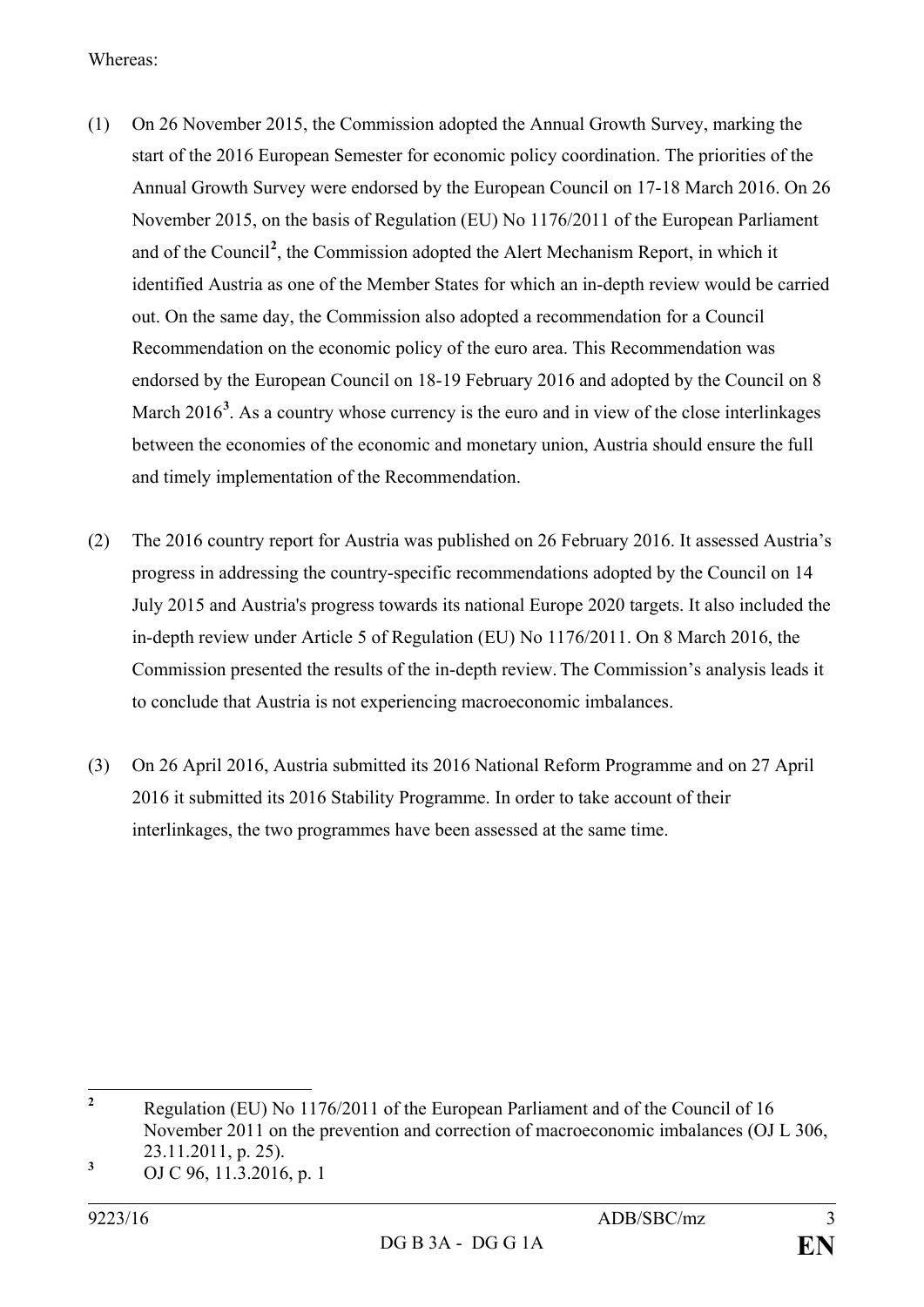- (4) Relevant country-specific recommendations have been addressed in the programming of the European Structural and Investment Funds for the 2014-2020 period. As foreseen in Article 23 of Regulation (EU) No 1303/2013 of the European Parliament and of the Council**[4](#page-3-0)** , where it is necessary to support the implementation of relevant Council recommendations, the Commission may request a Member State to review and propose amendments to its Partnership Agreement and relevant programmes. The Commission has provided further details on how it would make use of this provision in guidelines on the application of the measures linking effectiveness of the European Structural and Investment Funds to sound economic governance.
- (5) The Stability Programme indicates that the budgetary impact of the exceptional inflow of refugees is significant and provides adequate evidence of the scope and nature of these additional budgetary costs. According to the Commission, the eligible additional expenditure amounted to 0,09 % of GDP in 2015 and is currently estimated at 0,26 % of GDP in 2016. These amounts represent an upward revision with respect to the estimates provided by the 2016 draft budgetary plan, which expected additional expenditure at around 0,08 % of GDP and 0,16 % of GDP in 2015 and 2016 respectively. The provisions set out in Article 5(1) and Article 6(3) of Regulation (EC) No 1466/97 cater for this additional expenditure, in that the inflow of refugees is an exceptional event, its impact on Austria`s public finances is significant and sustainability would not be compromised by allowing for a deviation from the adjustment path towards the medium-term budgetary objective. In 2015, as Austria was at its medium-term budgetary objective, it did not make use of the possible temporary deviation. However, in order to ensure that Austria is allowed the same temporary deviation as countries not yet at their medium-term budgetary objective, Austria will be allowed to deviate from its medium-term budgetary objective in 2016 and 2017 by the amount considered eligible for 2015. Regarding possible additional deviation in 2016, a final assessment, including on the eligible amounts, will be made in spring 2017 on the basis of observed data as provided by the Austrian authorities.

<span id="page-3-0"></span>**<sup>4</sup>** Regulation (EU) No 1303/2013 of the European Parliament and of the Council of 17 December 2013 laying down common provisions on the European Regional Development Fund, the European Social Fund, the Cohesion Fund, the European Agricultural Fund for Rural Development and the European Maritime and Fisheries Fund and laying down general provisions on the European Regional Development Fund, the European Social Fund, the Cohesion Fund and the European Maritime and Fisheries Fund and repealing Council Regulation (EC) No 1083/2006 (OJ L 347, 20.12.2013, p. 320).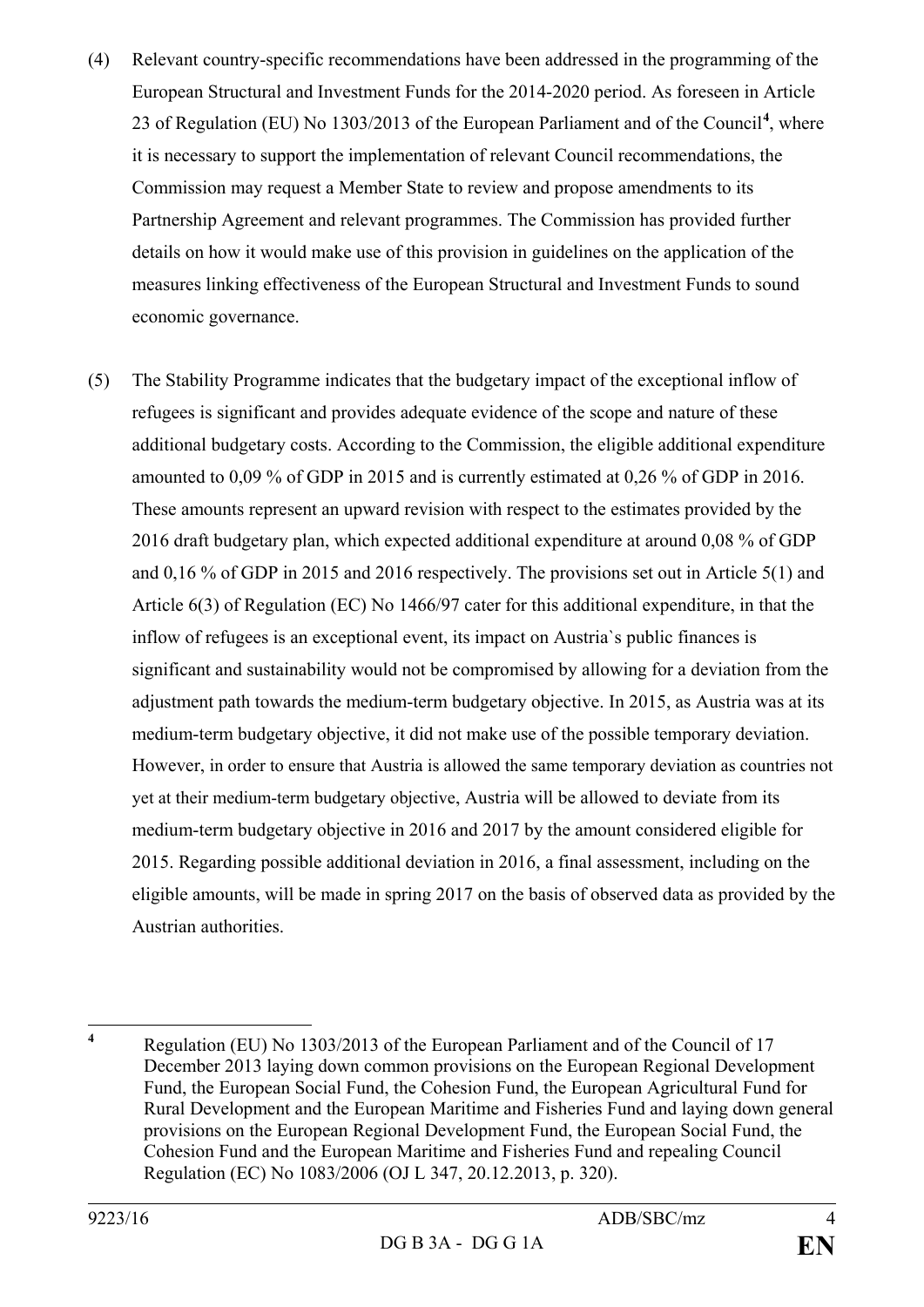- (6) Austria is currently in the preventive arm of the Stability and Growth Pact and subject to the transitional debt rule. In its 2016 Stability Programme, the Government expects that the headline deficit will deteriorate to 1,6 % of GDP in 2016 and then gradually improve to 0,4 % of GDP in 2020. The medium-term budgetary objective — a structural deficit of 0,45 % of GDP until 2016 and revised to become a structural deficit of 0.5 % of GDP as from 2017 — is foreseen to be met from 2018 onwards. However, based on the recalculated structural balance, the medium-term budgetary objective would only be met as from 2019. According to the Stability Programme, the government debt-to-GDP ratio is expected to have peaked at 86,2 % in 2015 and to gradually decline to 76,6 % in 2020. The macroeconomic scenario underpinning these budgetary projections is plausible. At the same time, the measures needed to support the planned deficit targets from 2017 onwards have not been sufficiently specified. Based on the Commission 2016 spring forecast, there is a risk of some deviation in 2016. However, if the additional impact of the exceptional inflow of refugees currently projected for 2016 is also excluded from the assessment, Austria would be expected to comply with the provisions of the Stability and Growth Pact in 2016. Under unchanged policies, there is a risk of a significant deviation from the recommended adjustment in 2017. However, the projected deviation in 2017 would no longer be significant after considering the further allowance linked to the budgetary impact of the exceptional inflow of refugees possibly granted for 2016. Austria is forecast to comply with the transitional debt rule in 2016 and, following the end of the transition period, the debt reduction benchmark in 2017. Based on its assessment of the Stability Programme and taking into account the Commission 2016 spring forecast, the Council is of the opinion that there is a risk that Austria will not comply with the provisions of the Stability and Growth Pact. Therefore further measures will be needed to ensure compliance in 2016 and 2017.
- (7) The budgetary effect of the recent tax reform still represents an element of uncertainty. When taking measures to ensure fiscal sustainability, account should be taken of the fact that, despite recent reforms, the tax burden on labour remains high and Austria has a high tax wedge in comparison with other European countries. Meanwhile, more growth-friendly taxation sources which allow the reduction of the tax burden on labour are under-utilised. Taking steps to reduce the tax burden on labour by shifting the tax burden to other sources less detrimental to growth would help to address this problem.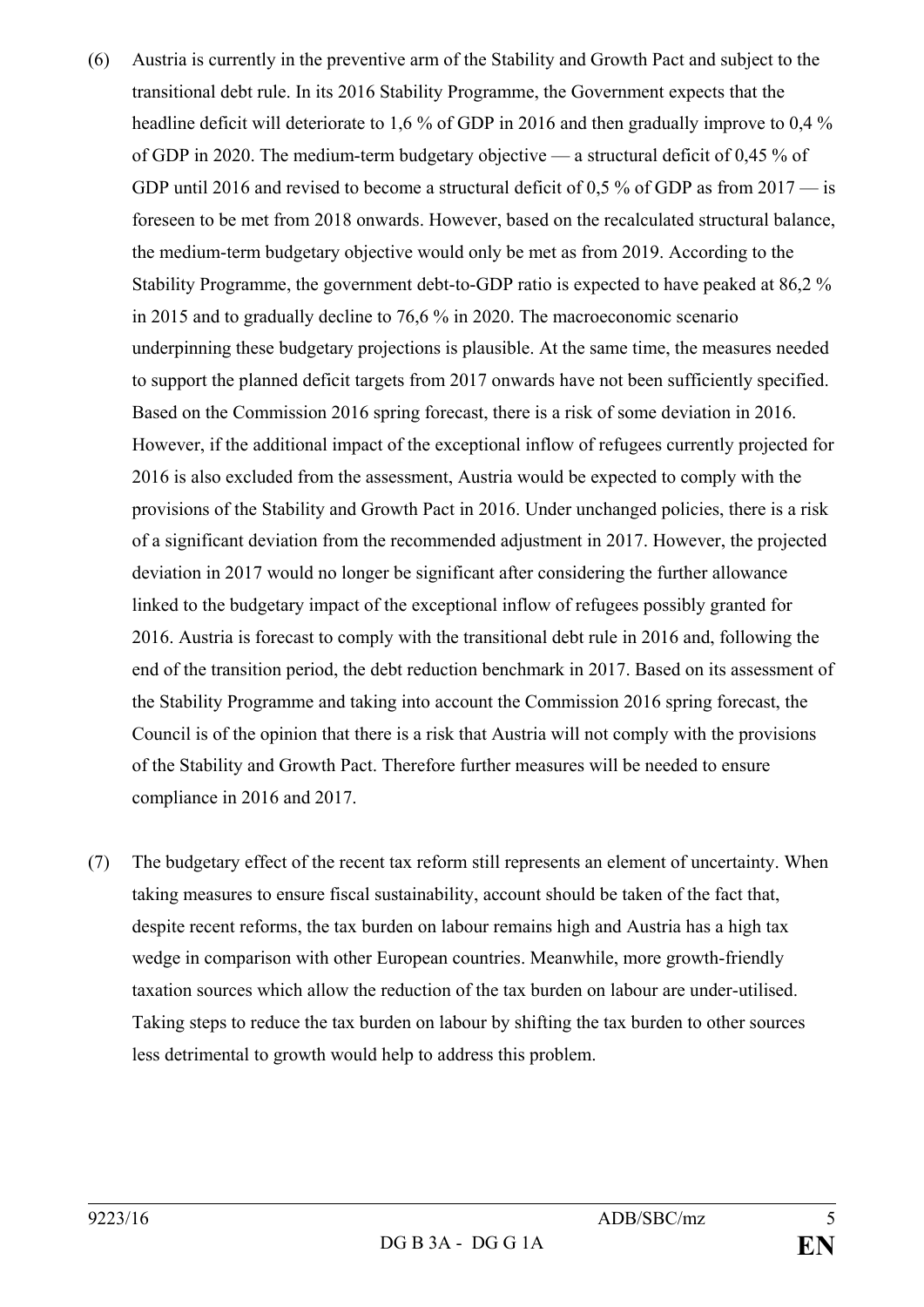- (8) In 2015 the employment rate of people aged between 55 and 64 was 46,3 % (EU-average: 53,3 %) and ranked 19th in comparison with other Member States. Additional measures to increase the effective retirement age have been in force since 2014 and have had some effect. It remains to be seen whether these measures will reverse a trend whereby the effective retirement age in Austria lags behind the average in the Union in the medium term. In addition, the duration of retirement is increasing, due to higher life expectancy. The statutory retirement age for women will be increased and aligned only gradually with that of men, starting in 2024 and ending in 2033. In Austria, the statutory retirement age is not linked to increasing life expectancy. The Commission estimates that, in 2040, pension expenditure will increase by 0,8 % of GDP compared with 2013. In the long run (2060), pension expenditure is expected to increase by 0.5 % of GDP. Similarly, healthcare expenditure is expected to increase between 2013 and 2040 by 1 % of GDP, and by 1,3 % of GDP in 2060. This, together with the projected increase in expenditure on long-term care, qualifies as a medium risk for Austria's fiscal sustainability.
- (9) The fiscal arrangements across the various layers of government (federal, state and local levels) are complex and revenue and expenditure responsibilities are not aligned in many policy areas, such as health care. While, according to 2014 OECD data, sub-national governments have policy responsibilities amounting to general government spending of 16 % of GDP, the share of sub-national taxes is only at around 2 % of GDP. These complexities are costly and may decrease budgetary discipline. The allocation of revenues between the three levels of government is currently being negotiated for the period starting in 2017, thus providing an opportunity to address this matter.
- (10) Austria has traditionally one of the lowest unemployment rates in the Union. However, it has been increasing since 2011 and reached 5,7 % in 2015. The youth unemployment rate is also low: 10,6 % of active 15-24 year olds in 2015. Austria also has a high employment rate. However, while the female employment rate is, at 70,2 %, above the EU average, a comparatively large proportion of women works part-time, because of childcare obligations or care for the elderly. This contributes to one of the highest gender pay gaps in the Union and a high gender pension gap. For older workers (aged 55 to 64), the employment rate is below the EU average.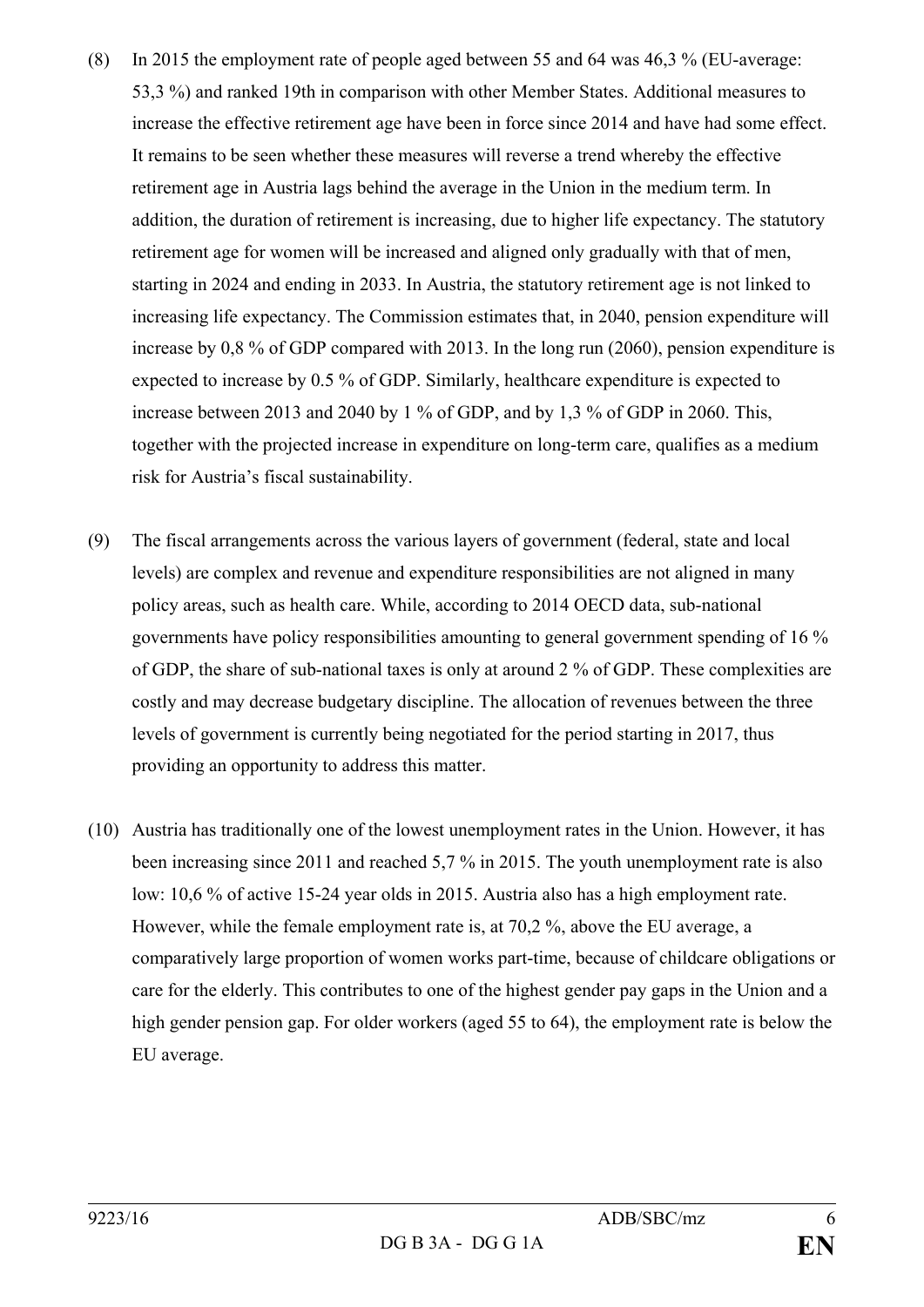- (11) Austria has already exceeded its national Europe 2020 targets for education. In 2015, the early school leaving rate was 7,3 % and the tertiary attainment rate was 38,7 %. However, education outcomes depend heavily on socio-economic background. Inter-generational mobility in education is among the lowest of all OECD countries for which data is available. The drop-out rate of pupils with a migrant background is more than three times higher than that of those without a migrant background and there is an additional challenge to integrate young refugees and migrants of compulsory school age and above into the education and training system.
- (12) While there are challenges for Austrian banks on both domestic and foreign markets, supervisory action at national and European level has helped to address risks from deteriorating asset quality in central, eastern, and south-eastern Europe. Regarding the restructuring and winding-down of distressed financial institutions, the fiscal risks have already been factored into government accounts. While further risks cannot be excluded, they seem to be limited to legacy issues for a few specific institutions.
- (13) Austria has a higher investment rate than the EU average for all components of GDP, except dwellings. However, investment in Austria has been weak since 2012, despite solid corporate liquidity and favourable financing conditions. In order to stimulate investment and growth, administrative complexities and hurdles should be removed. For example, regulatory barriers and administrative burden in the area of provision of services are not conducive to opening new businesses. Regarding barriers to the setting-up of interdisciplinary companies, as referred to in the 2015 country-specific recommendations, Austria has started to consider improvements, but no decisions have yet been taken. In business services, particular challenges stem from the restrictive authorisation requirements and, as regards certain professions, from restrictions on legal form and shareholding resulting in low market dynamics and negative productivity growth. The action plan submitted by Austria as a result of the mutual evaluation on access to and practice of regulated professions proposes only a limited number of actions, whereas there is clear scope for more ambitious proposals.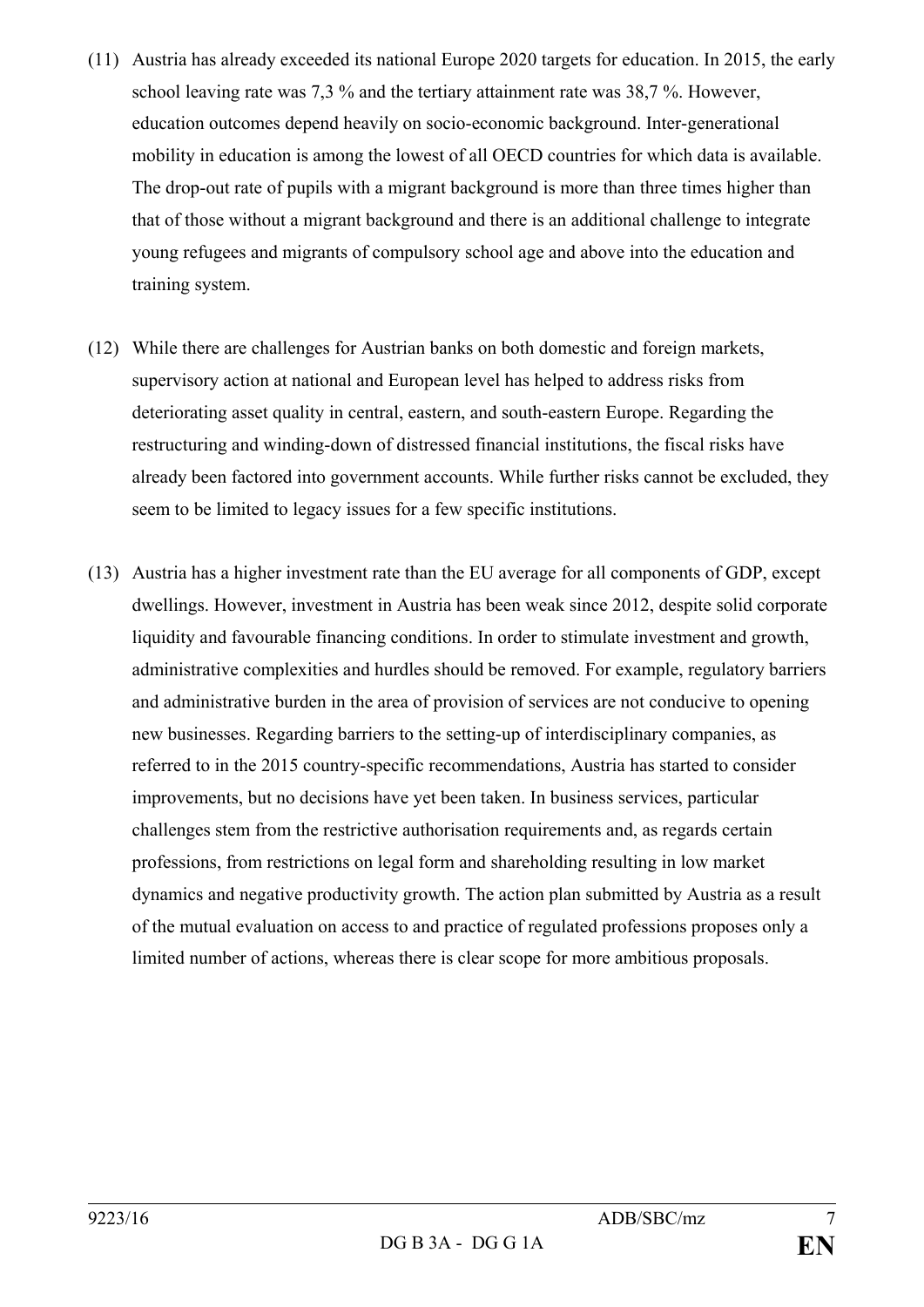- (14) The high influx of refugees experienced in the past year has a number of social and economic consequences for Austria. While in the short run, the inflow of refugees is set to increase public expenditure and to create additional domestic demand, thereby raising GDP, the medium-term effect on employment and growth hinges on refugees' successful labour market and social integration, including via educational support. This issue is high on the political agenda both at the Union and Member State level and will be monitored and analysed closely, including in the 2017 country report.
- (15) In the context of the European Semester, the Commission has carried out a comprehensive analysis of Austria's economic policy and published it in the 2016 country report. It has also assessed the Stability Programme and the National Reform Programme and the follow-up given to the recommendations addressed to Austria in previous years. It has taken into account not only their relevance for sustainable fiscal and socioeconomic policy in Austria but also their compliance with EU rules and guidance, given the need to strengthen the EU's overall economic governance by providing EU-level input into future national decisions. The recommendations under the European Semester are reflected in recommendations (1) to (3) below.
- (16) In the light of this assessment, the Council has examined the Stability Programme, and its opinion**[5](#page-7-0)** is reflected in particular in recommendation (1) below.

<span id="page-7-0"></span>**<sup>5</sup>** Under Article 5(2) of Regulation (EC) No 1466/97.